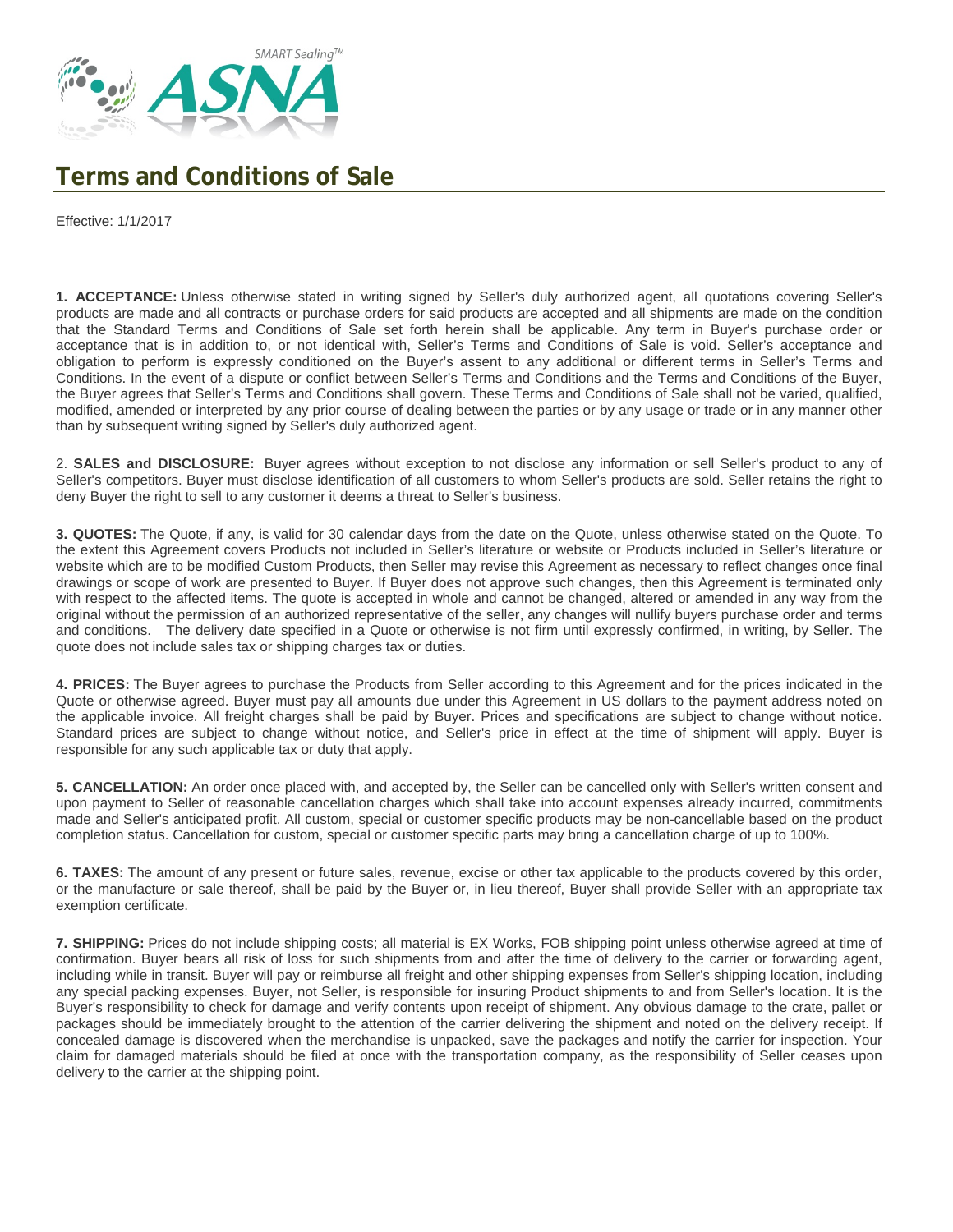**8. DELIVERY/EXCUSE OF PERFORMANCE:** Seller will use reasonable efforts to perform the services and meet acknowledged shipment dates. However, Seller shall not be liable for shipping delays. Shipping dates are estimated and are based upon prompt receipt from Buyer of all necessary information. Seller is not liable for any delay, damages or failure in delivery of any product to the extent caused by any circumstance not subject to its control. In no event will Seller be liable for damages of any kind arising out of delay or non-delivery, due to causes beyond its reasonable control including, but not limited to, governmental action; law or regulation; strike or other labor trouble; fire damage; acts of God; accident; breakage of machinery or apparatus, or inability to obtain fuel, power, raw materials, labor, containers or transportation facilities or fluctuations in availability of products from manufacturers. In the event of any such delay, the date of delivery shall, at the request of Seller, be deferred for a period equal to the time lost by reason of the delay.

## **9. PAYMENT:**

**(a)** Subject to credit approval and unless otherwise specified on the invoice and agreed to by Buyer and Seller, all accounts are net 30 from the date of invoice and payment to be made as stated on invoice unless otherwise agreed by seller. All lien rights are reserved until full payment of the invoice has been made.

**(b)** If, in Seller's judgment, the financial condition of the Buyer at any time does not justify continuation of shipment on the terms of payment originally specified, the Seller may require full or partial payments in advance and in the event of the bankruptcy or insolvency to the Buyer or in the event any proceeding is brought by or against Buyer under the bankruptcy or insolvency laws, the Seller shall be entitled to cancel any order then outstanding and shall receive reimbursement for its cancellation charges.

**(c)** Should Seller initiate any legal action or proceeding to collect on any unpaid invoice or to enforce any of the terms hereof, Seller shall be entitled to recover from Buyer all costs and expenses incurred in connection therewith, including, but not limited to, court costs and reasonable attorney's fees.

## **10. CLAIMS AND RETURNS:**

**(a)** Claims for shipping damages shall be made against the carrier on all products shipped Ex Works, F.O.B. shipping point. On products shipped F.O.B. destination, Buyer shall notify Seller of shipping damages within two (2) days from date of receipt and afford Seller a reasonable opportunity to inspect the products. No products shall be returned without Seller's consent.

**(b)** Claims for shortage or inaccurate filling of orders shall be submitted to Seller within two (2) days after Buyer's receipt, accompanied by a copy of the invoice or packing list on which the products were purchased. Buyer will then receive from Seller a Returned Material Authorization (RMA) number. Products returned without the RMA number will be refused. If Seller in good faith determines that any error was not Seller's, a minimum 30% restocking charge will be made to Buyer on any products returned for credit or exchanged. Returned goods will be accepted only with prior approval by Seller.

**(c)** Claims or notices asserting a defective product must be given to Seller immediately upon discovery of such defect, but in any event no more than one month after date of shipment by Seller, and must include a copy of the invoice or packing list on which the products were purchased, evidence that such products were inspected within ten (10) days after Buyer's receipt, and the details of the defect(s) claimed, and afford the Seller a reasonable opportunity to inspect the products.

**(d)** In no event shall any liability of Seller exceed the purchase price of the product and Seller shall not be liable for incidental, special or consequential damages with respect to the sale or use of the product, including without limitation, labor charges, lost profits, expenses of repair, other costs incident to replacement, or transportation costs incurred in shipping products to or from the Seller.

**(e)** Seller does not, by any advice or information it may provide regarding the use of any product by Buyer, make any warranty beyond the description on the face hereof including of merchantability or fitness for a particular purpose or assume any liability for such advice or information given, orally or in print, or for the results obtained by Buyer. Buyer assumes all risk and liability which may result from the use of any products, whether singly or in combination with other products. No suggestion for product use shall be construed as a recommendation for use in infringement on any existing patent. Material takeoffs, if provided by Seller, are provided for informational purposes only and for no other purpose or reason. Seller does not warrant, certify or represent that these takeoffs are either accurate or suitable for Buyer's application. Buyer should review end-user specifications and perform its own takeoffs in order to ensure the accuracy and material suitability for the application.

**(f)** Seller is under no obligation to take back material for credit or exchange. Standard parts may be returnable based on Seller usage and inventory levels, and be in unopened and non-damaged packaging. Custom and special parts may be non-returnable at Seller's sole discretion, should a return of this nature be authorized, the items returned must be unused, of current manufacture, and in it's original unopened packaging. All returns are subject to inspection before credit receives final approval. A minimum 20% restocking charge will apply. Following such a return, Seller will issue to Buyer a credit for the amount paid for such Product less the restocking fee. Such credit may only be applied against future purchases from Seller and will expire 1 year after issuance. No cash refund will be issued by Seller. No Products may be returned after 30 calendar days from delivery to Buyer.